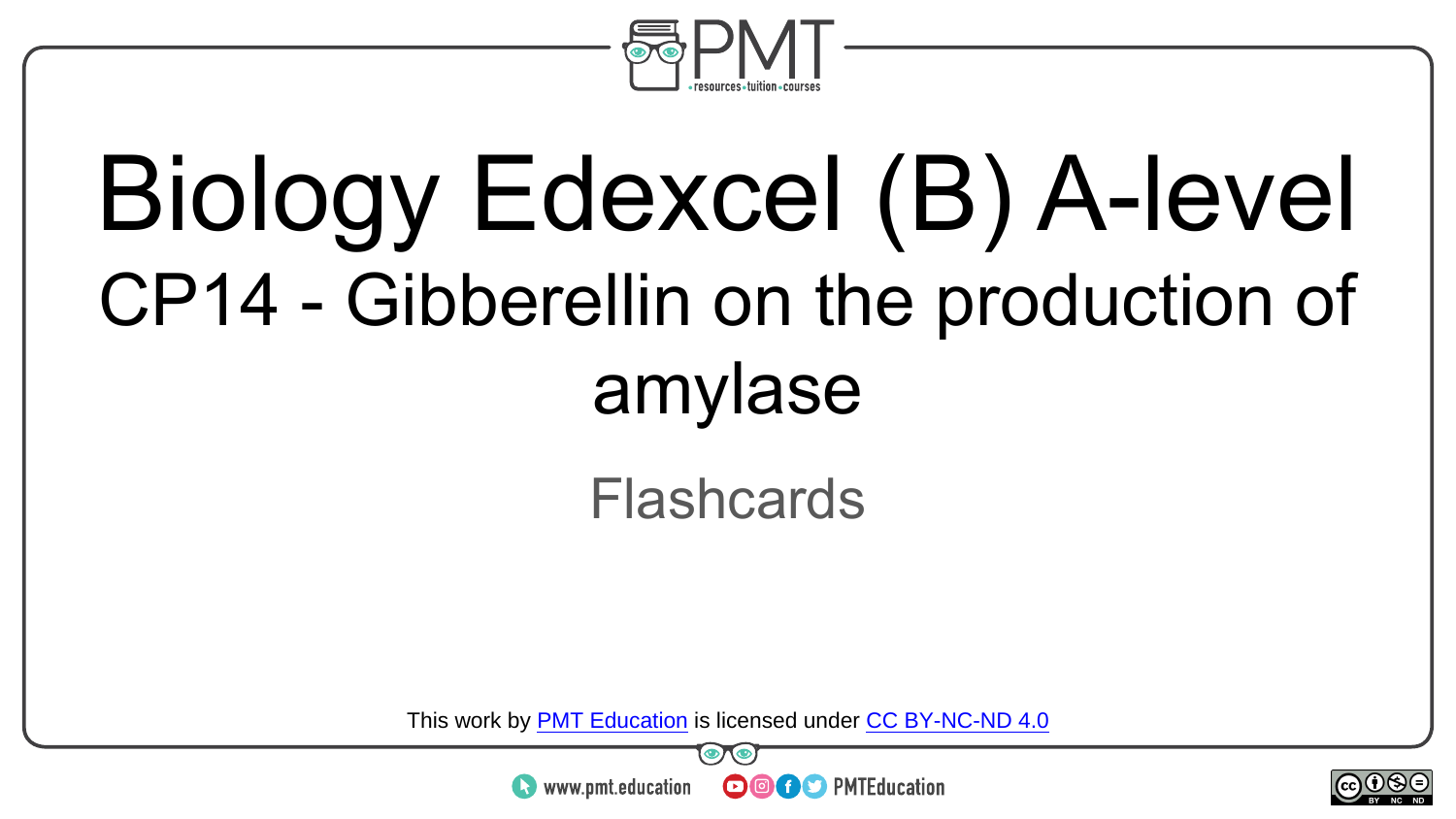

# What is the role of gibberellin during germination?



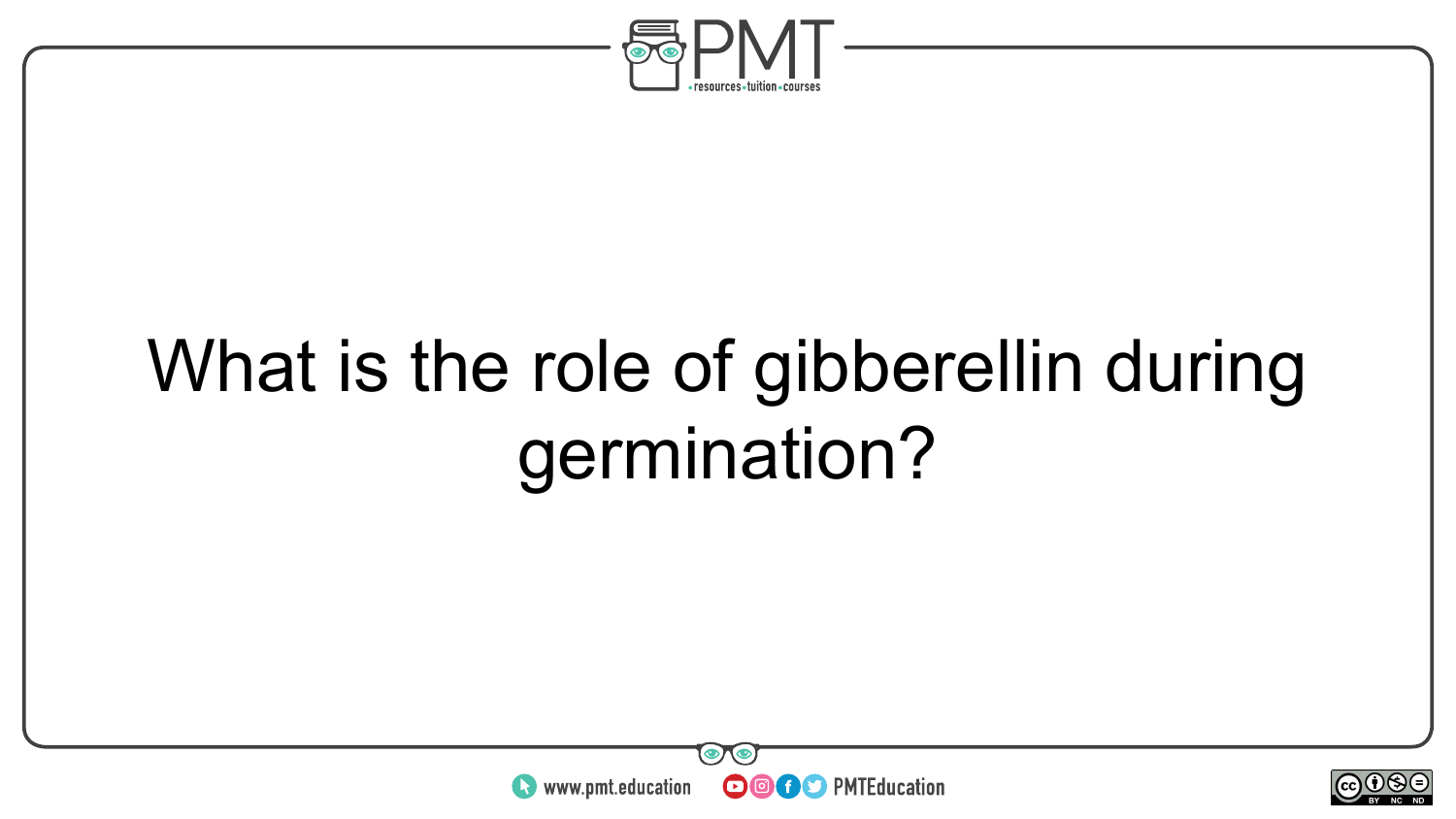

What is the role of gibberellin during germination? It is secreted by the embryo, then it diffuses to the aleurone layer of the endosperm to stimulate the production of amylase. Amylase hydrolyses starch to maltose.



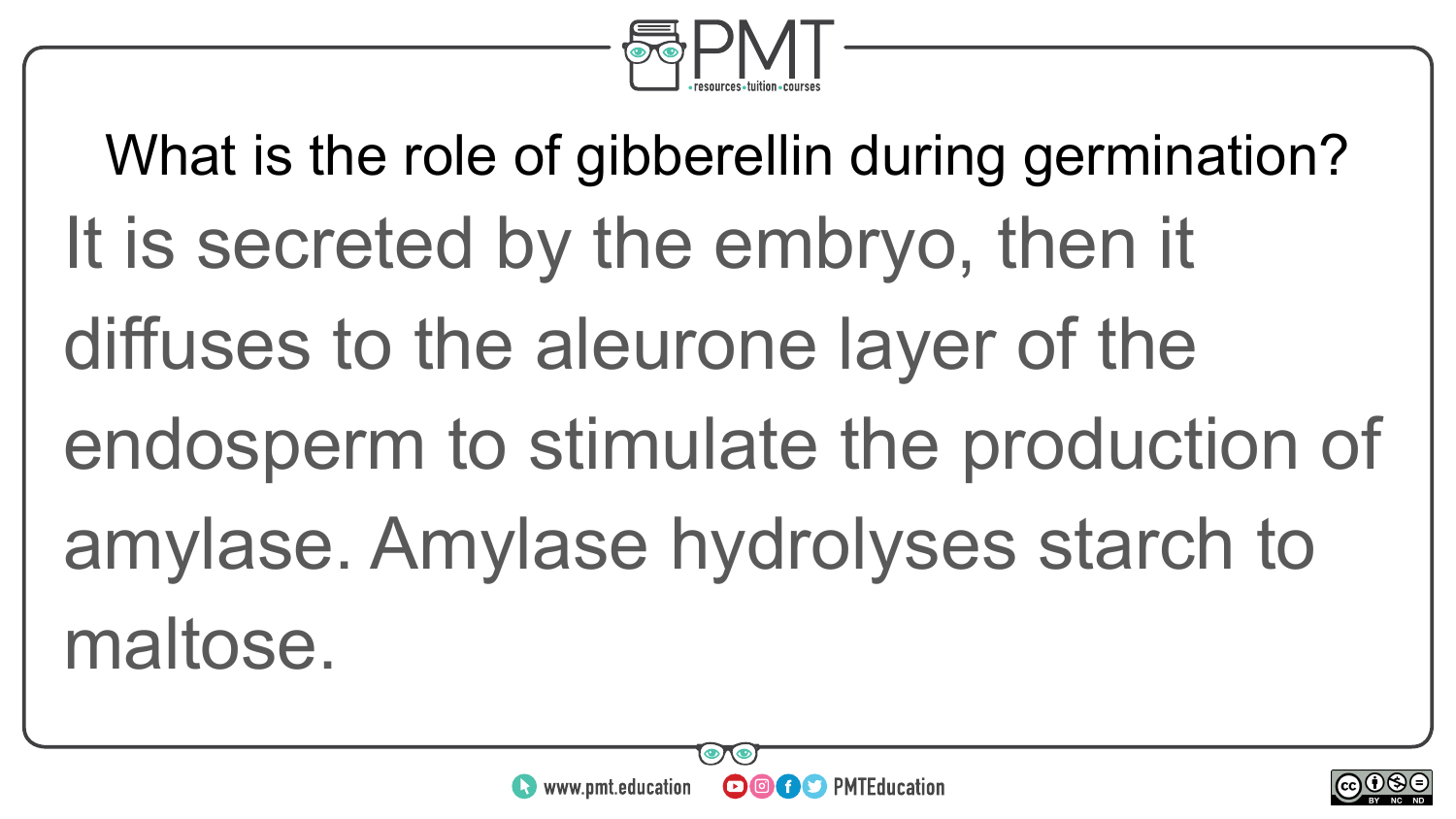

# How is the effect of gibberellin concentration on amylase production investigated?



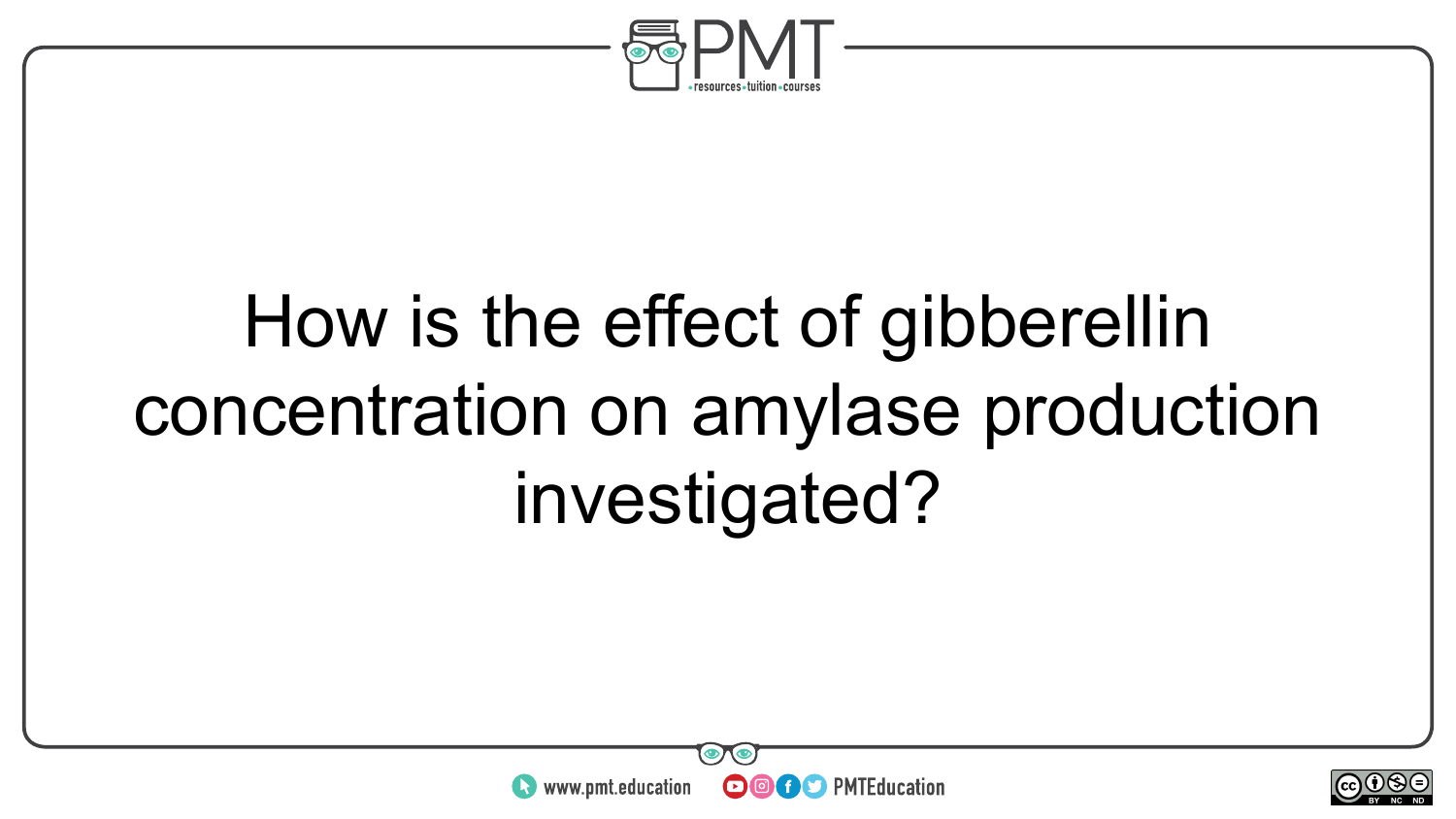

### How is the effect of gibberellin concentration on amylase production investigated?

- 1. Dilute gibberellin to produce several concentrations.
- 2. Cut seeds in half, use only the half with the endosperm.
- 3. Dip in sodium hypochlorite solution and wash with water.
- 4. Place seeds in each gibberellin solution and leave.
- 5. Place seeds in a petri dish and starch agar, and leave for 12-48 hours.
- 6. Pour potassium iodide onto the plates and measure the clear zone.



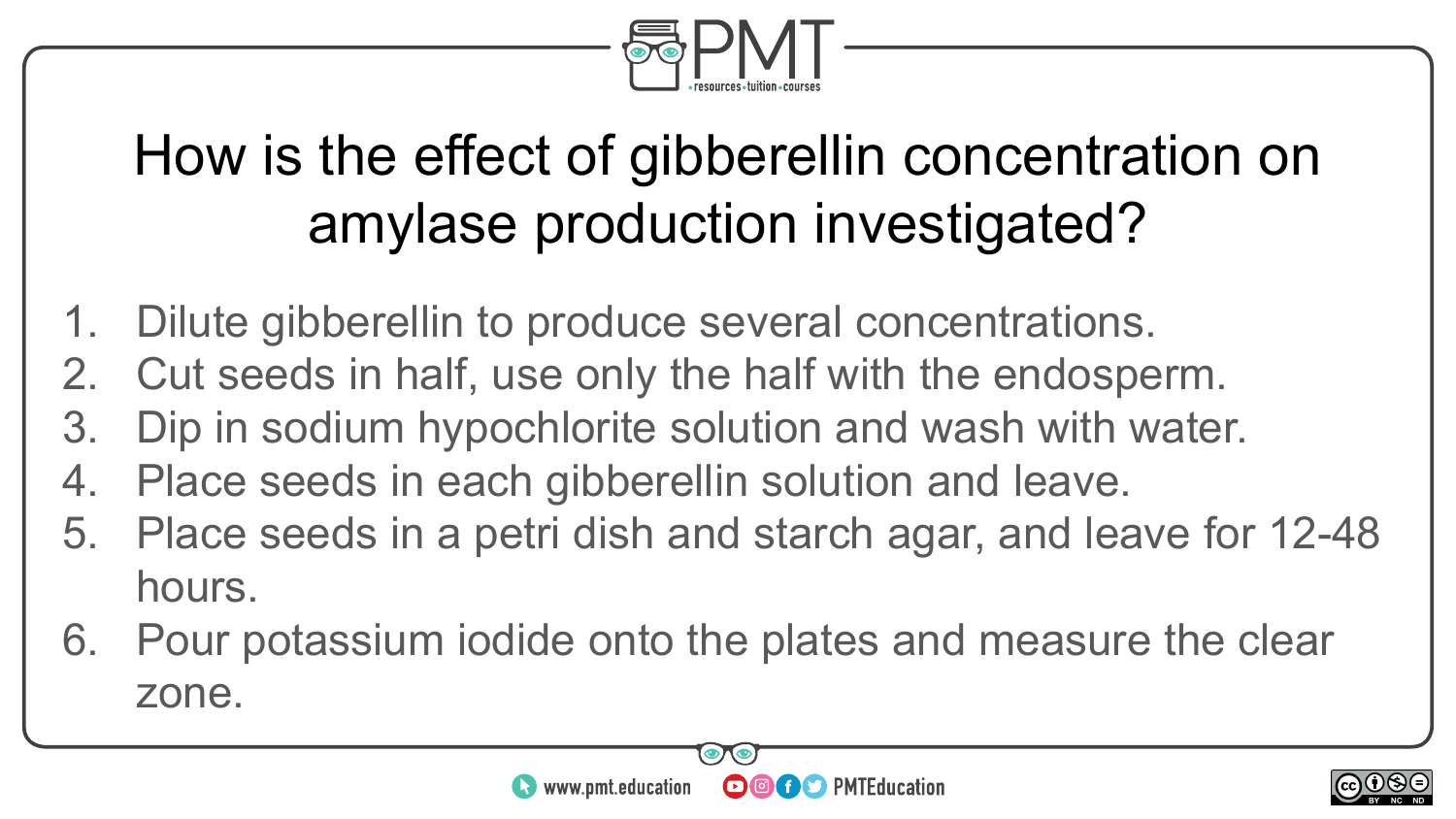

### What does the zone of inhibition indicate?



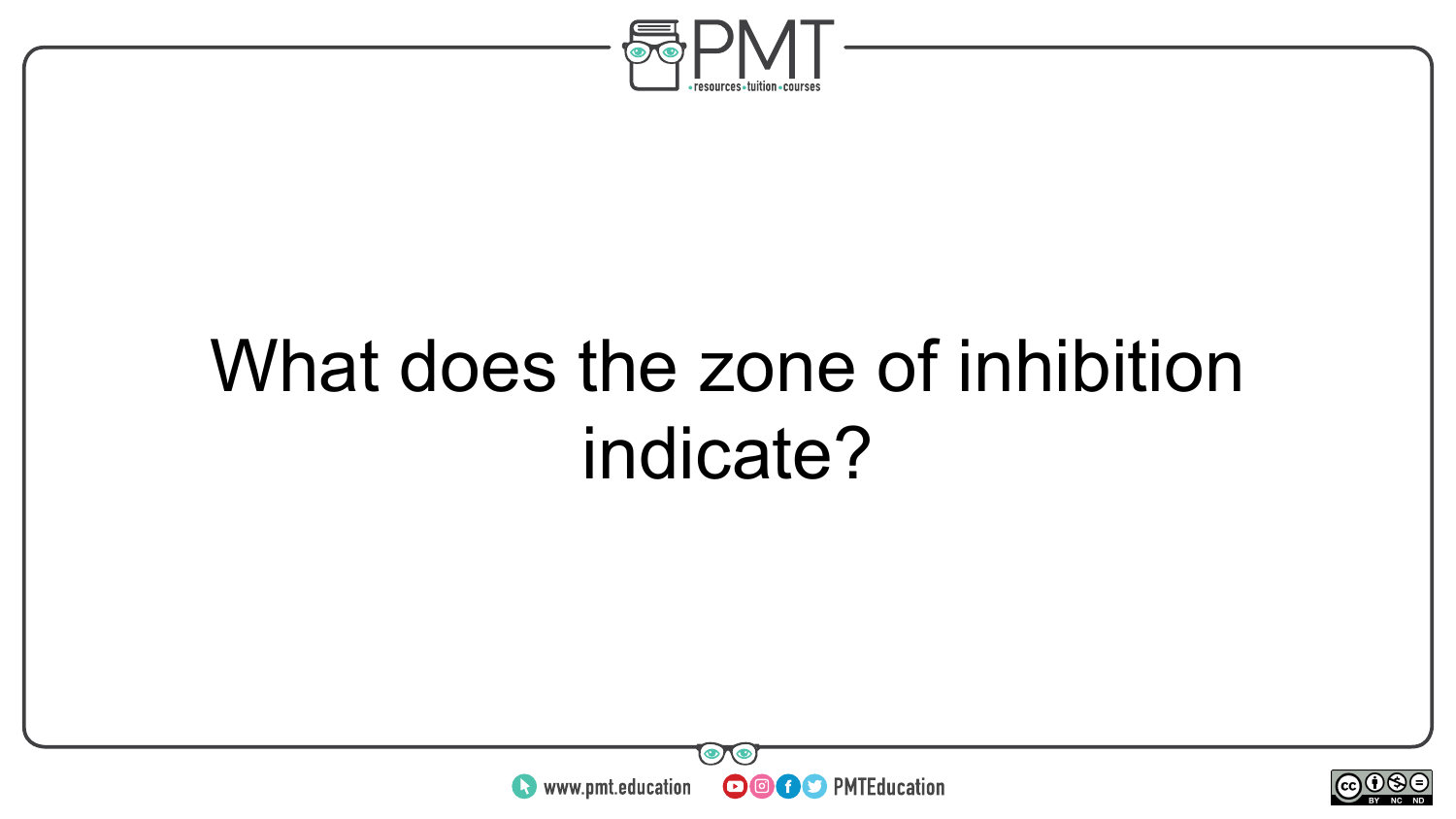

### What does the zone of inhibition indicate?

The clear zone indicates that starch has been hydrolysed by amylase (hence not stained by iodine). The larger the zone of inhibition, the higher the amylase concentration.



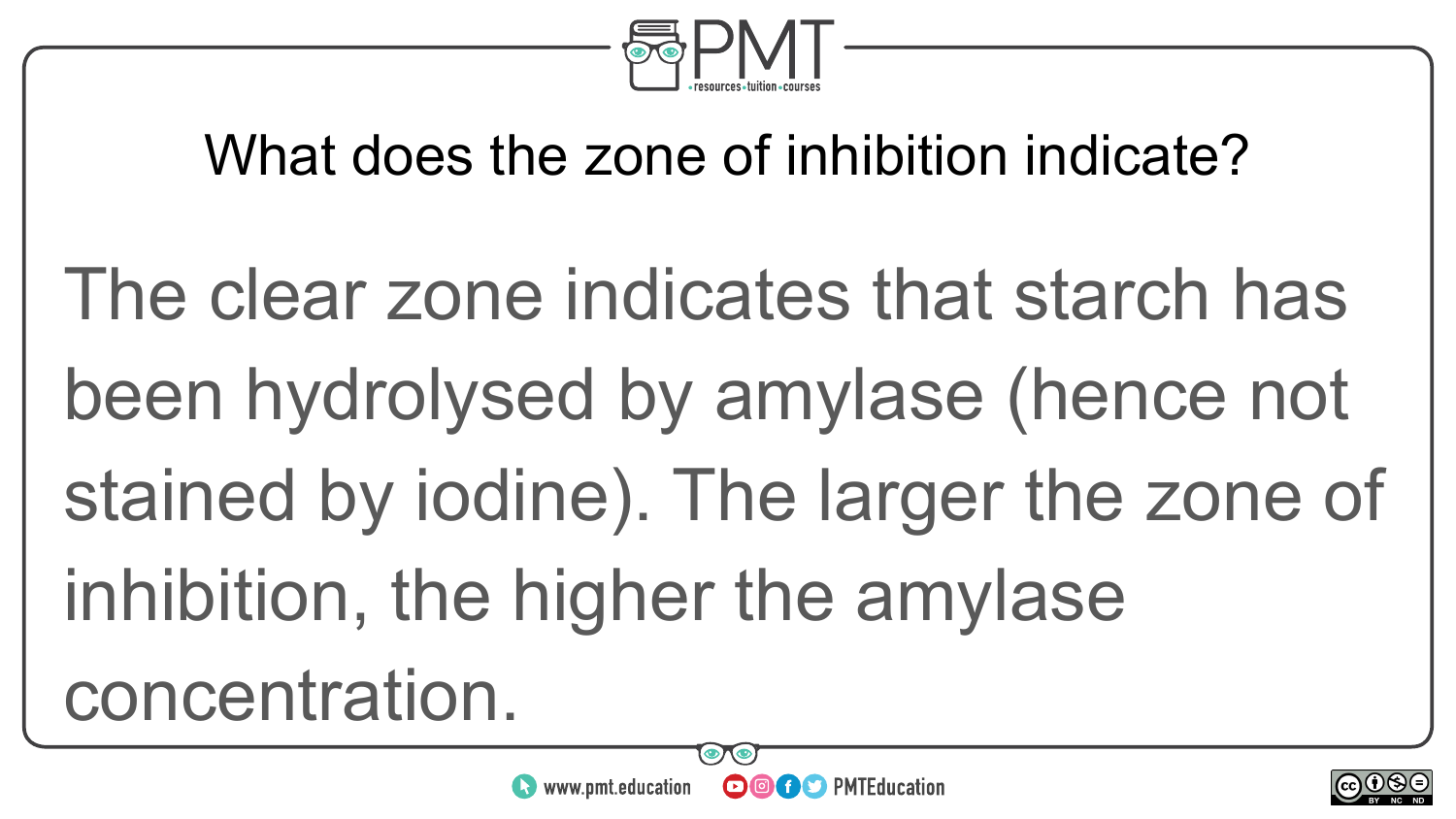

## Why are the seeds placed in sodium hypochlorite solution?



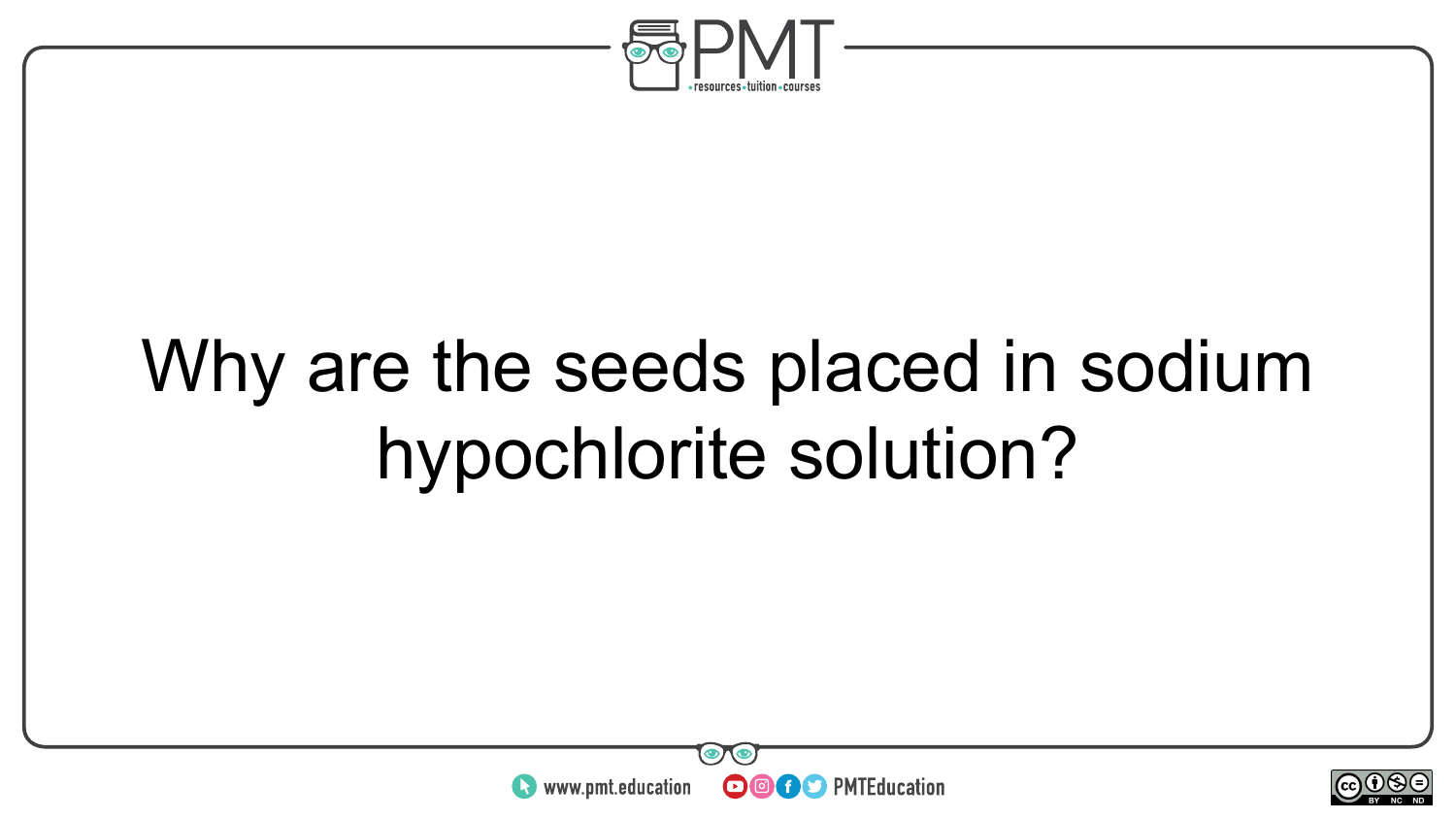

#### Why are the seeds placed in sodium hypochlorite solution?

### To sterilise the seeds.



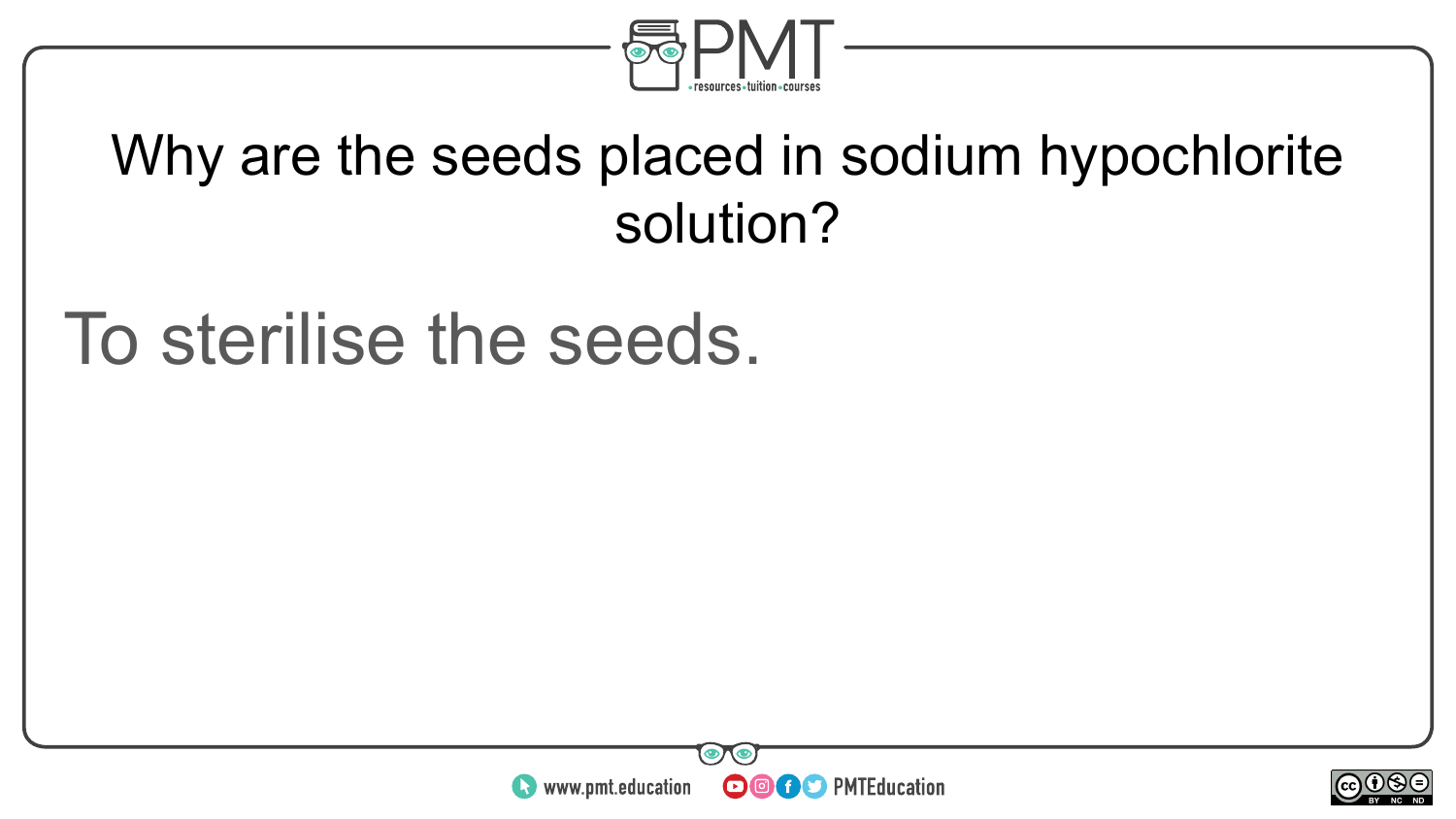

## What is the effect of gibberellin concentration on amylase production?



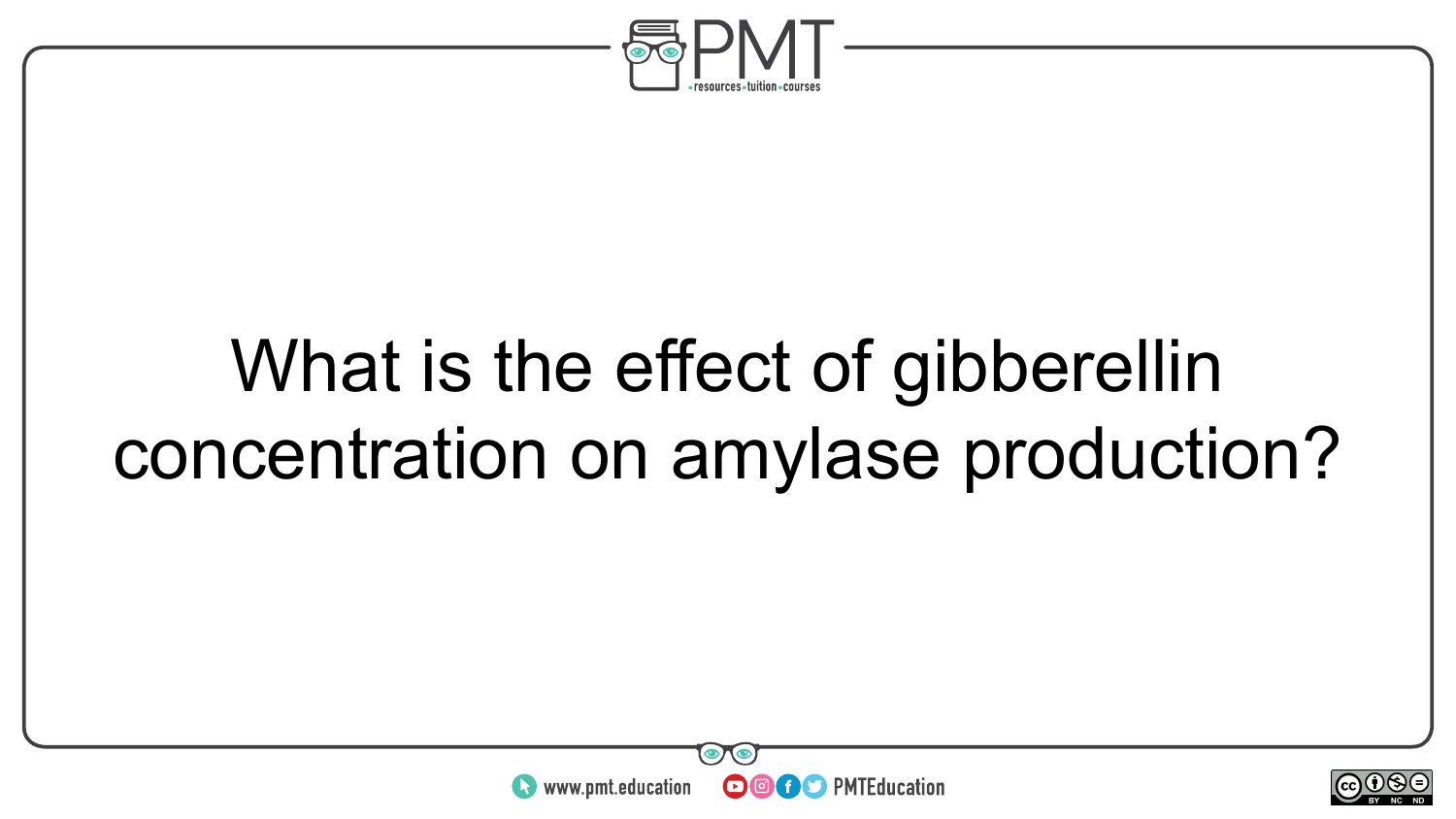

### What is the effect of gibberellin concentration on amylase production?

Increasing gibberellin concentration increases the area of the clear zone, indicating an increased production of amylase and more starch hydrolysed.



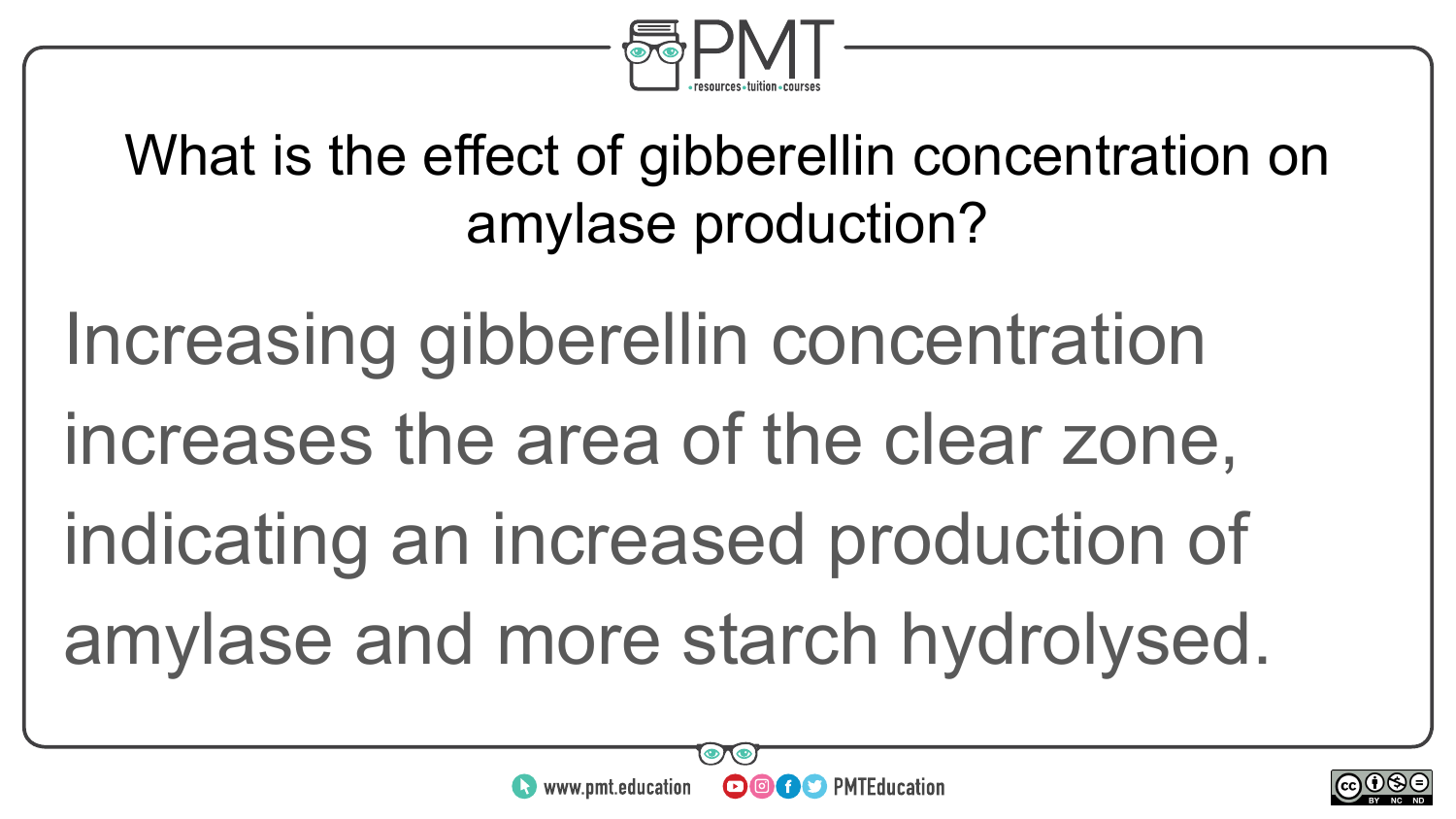

## What are some sources of error in this practical?



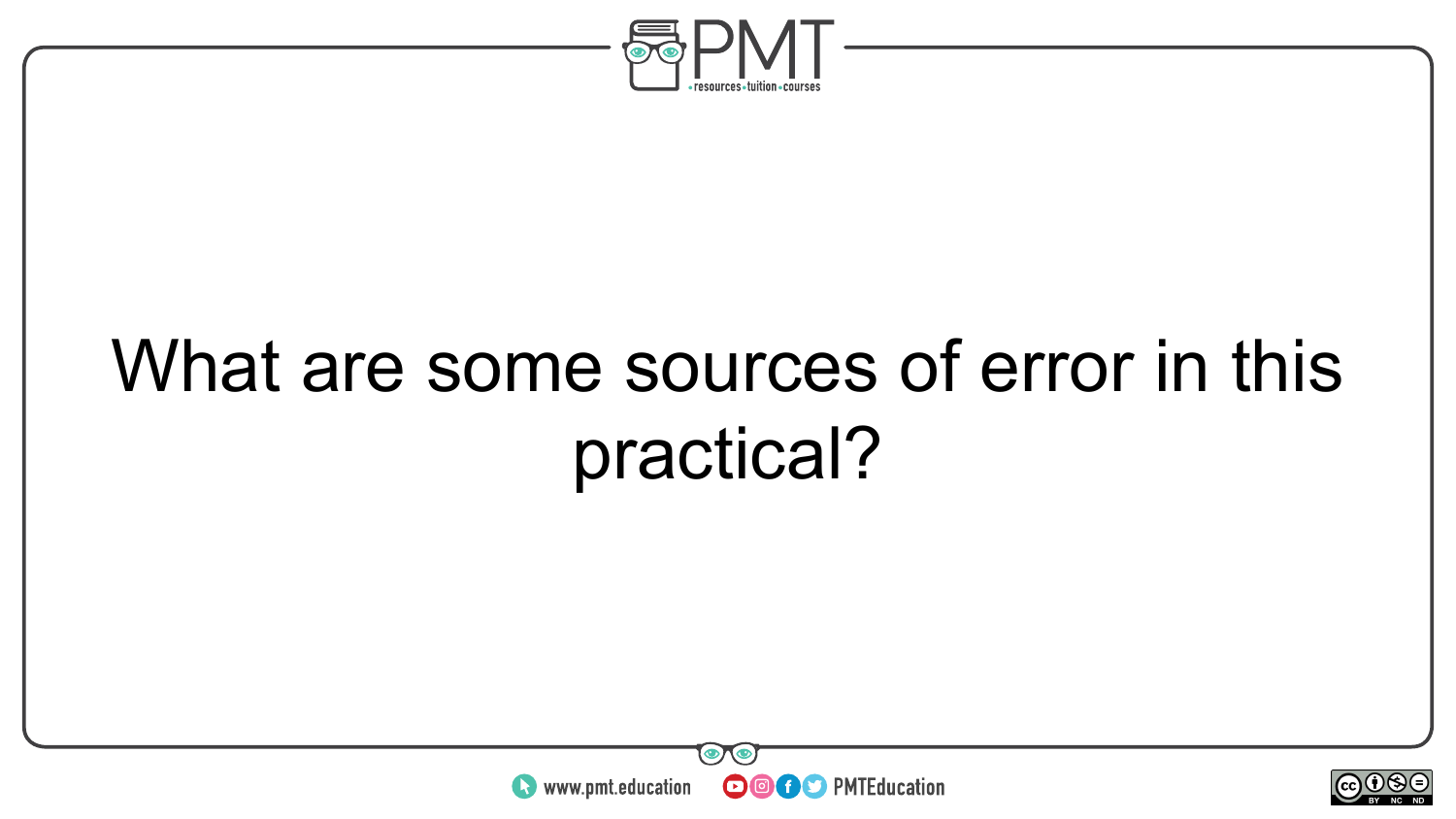

#### What are some sources of error in this practical?

# The existing gibberellin and amylase content of the seeds may be different.



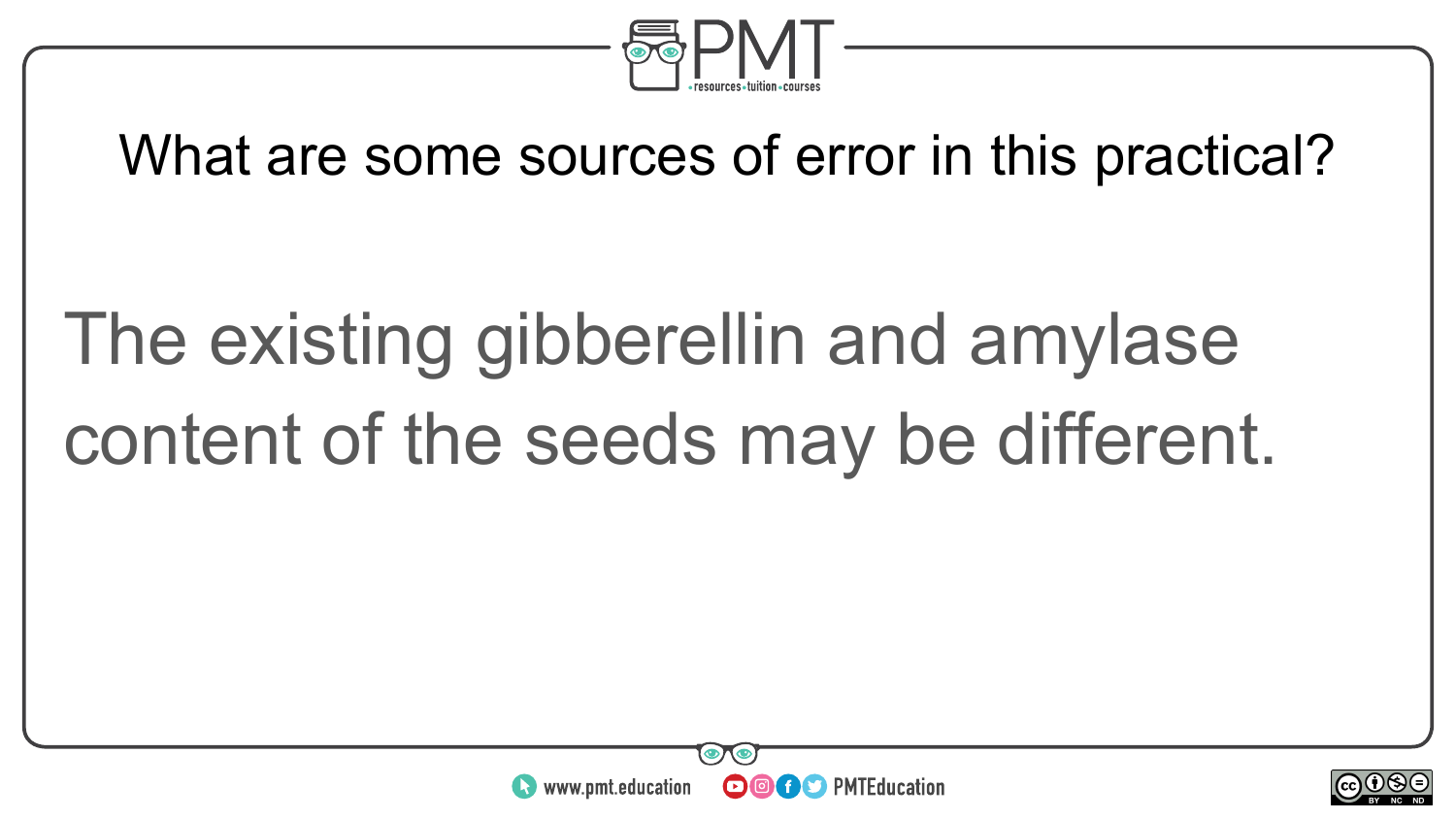

## What are some controlled variables of this practical?